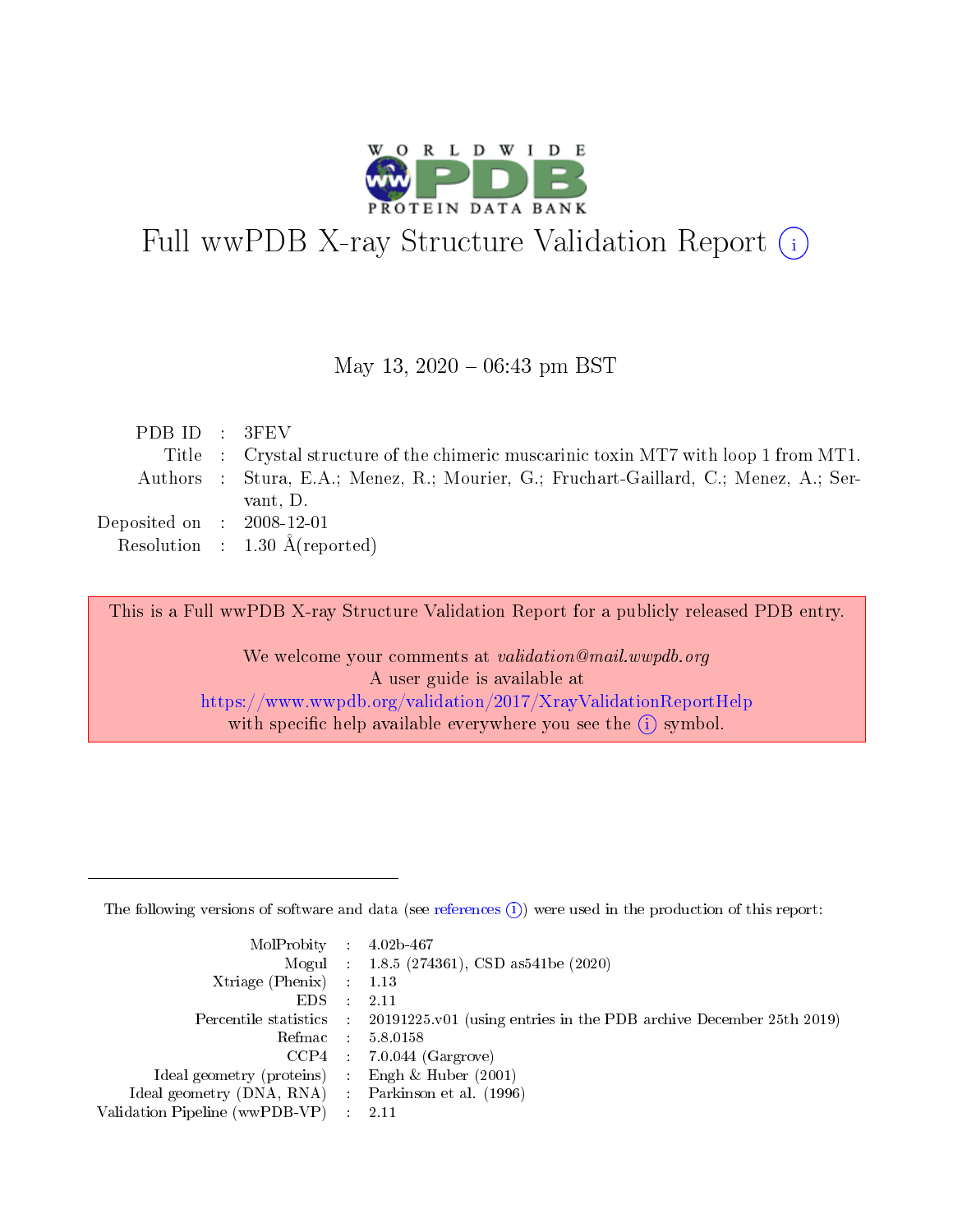## 1 [O](https://www.wwpdb.org/validation/2017/XrayValidationReportHelp#overall_quality)verall quality at a glance  $(i)$

The following experimental techniques were used to determine the structure: X-RAY DIFFRACTION

The reported resolution of this entry is 1.30 Å.

Percentile scores (ranging between 0-100) for global validation metrics of the entry are shown in the following graphic. The table shows the number of entries on which the scores are based.



| Metric                | Whole archive<br>$(\#\text{Entries})$ | Similar resolution<br>$(\#\text{Entries},\,\text{resolution}\,\,\text{range}(\textup{\AA}))$ |  |  |
|-----------------------|---------------------------------------|----------------------------------------------------------------------------------------------|--|--|
| $R_{free}$            | 130704                                | $1058(1.30-1.30)$                                                                            |  |  |
| Clashscore            | 141614                                | $1101(1.30-1.30)$                                                                            |  |  |
| Ramachandran outliers | 138981                                | $\overline{1058 \ (1.30-1.30)}$                                                              |  |  |
| Sidechain outliers    | 138945                                | $1058(1.30-1.30)$                                                                            |  |  |
| RSRZ outliers         | 127900                                | $1029(1.30-1.30)$                                                                            |  |  |

The table below summarises the geometric issues observed across the polymeric chains and their fit to the electron density. The red, orange, yellow and green segments on the lower bar indicate the fraction of residues that contain outliers for  $>=3, 2, 1$  and 0 types of geometric quality criteria respectively. A grey segment represents the fraction of residues that are not modelled. The numeric value for each fraction is indicated below the corresponding segment, with a dot representing fractions  $\epsilon=5\%$  The upper red bar (where present) indicates the fraction of residues that have poor fit to the electron density. The numeric value is given above the bar.

| Mol | Chain | Length | Quality of chain |     |    |  |  |  |
|-----|-------|--------|------------------|-----|----|--|--|--|
|     |       | 65     | $2\%$<br>88%     | 12% |    |  |  |  |
|     |       | 65     | 3%<br>75%        | 25% |    |  |  |  |
|     |       | 65     | 3%<br>85%        | 11% | 5% |  |  |  |

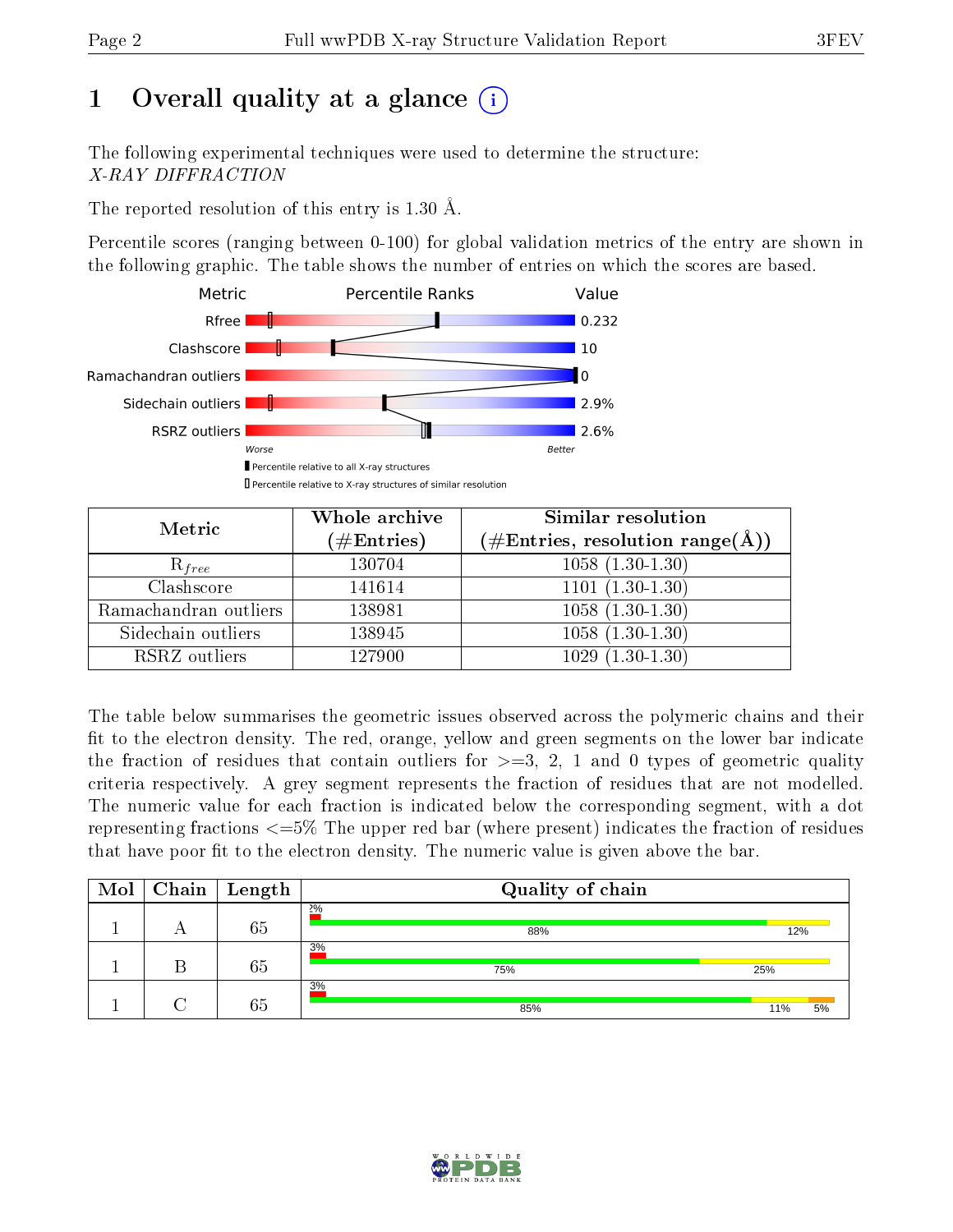## 2 Entry composition (i)

There are 3 unique types of molecules in this entry. The entry contains 2154 atoms, of which 0 are hydrogens and 0 are deuteriums.

In the tables below, the ZeroOcc column contains the number of atoms modelled with zero occupancy, the AltConf column contains the number of residues with at least one atom in alternate conformation and the Trace column contains the number of residues modelled with at most 2 atoms.

| Mol | Chain | Residues | Atoms |               |     |      |    | $ZeroOcc \mid AltConf \mid$ | $\blacksquare$ Trace |
|-----|-------|----------|-------|---------------|-----|------|----|-----------------------------|----------------------|
|     | 65    |          | Total | $\mathcal{C}$ | N.  |      |    |                             |                      |
|     |       |          | 510   | 315           | -89 | - 97 | -9 |                             |                      |
|     |       | 65       | Total | $\mathcal{C}$ | N   |      |    |                             |                      |
|     |       |          | 531   | 329           | 91  | 101  | 10 |                             |                      |
|     |       |          | Total | $\mathcal{C}$ |     |      | S  |                             |                      |
|     | 65    | 589      | 359   | 104           | 116 | 10   |    |                             |                      |

Molecule 1 is a protein called Fusion of Muscarinic toxin 1, Muscarinic m1-toxin1.

• Molecule 2 is SULFATE ION (three-letter code: SO4) (formula: O<sub>4</sub>S).



|  | Mol   Chain   Residues | Atoms     | $ZeroOcc \mid AltConf \mid$ |
|--|------------------------|-----------|-----------------------------|
|  |                        | Total O S |                             |
|  |                        | Total O S |                             |

Molecule 3 is water.

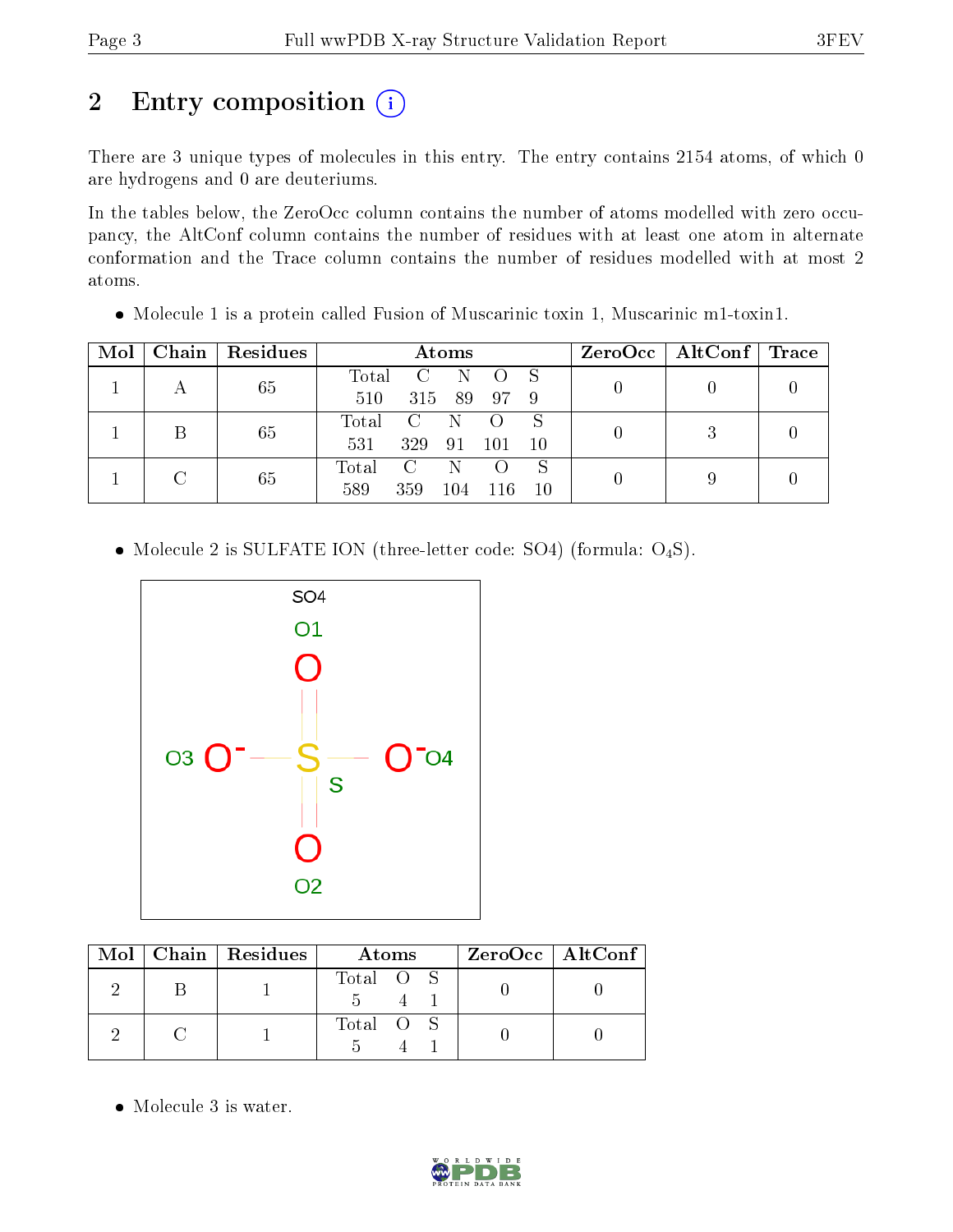|   |   | $Mol$   Chain   Residues | Atoms                                | ZeroOcc   AltConf |
|---|---|--------------------------|--------------------------------------|-------------------|
| 3 |   | 164                      | Total O<br>164<br>164                |                   |
| 3 | В | 187                      | Total<br>- ()<br>187<br>187          |                   |
| २ |   | 163                      | Total<br><sup>()</sup><br>163<br>163 |                   |

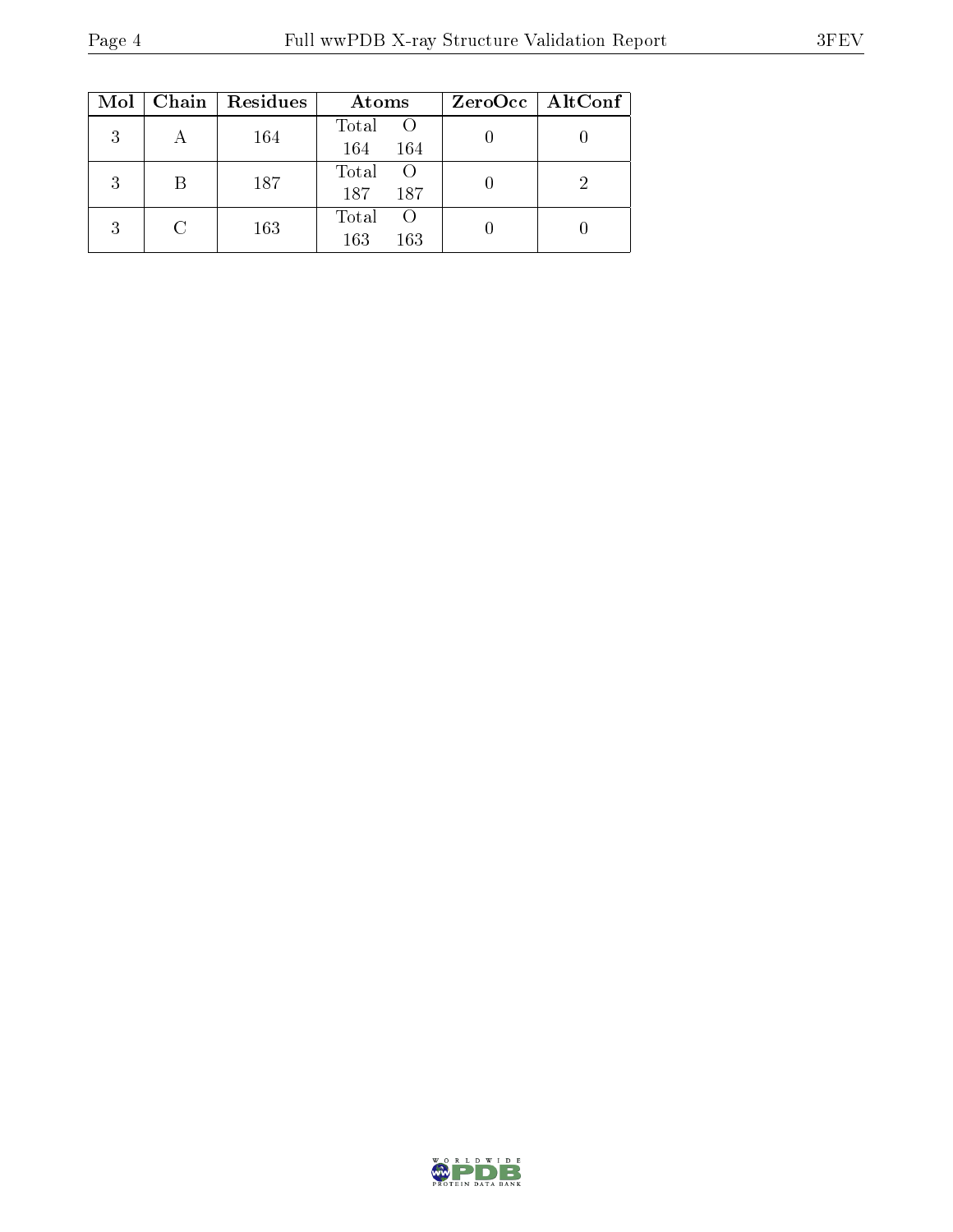## 3 Residue-property plots  $(i)$

These plots are drawn for all protein, RNA and DNA chains in the entry. The first graphic for a chain summarises the proportions of the various outlier classes displayed in the second graphic. The second graphic shows the sequence view annotated by issues in geometry and electron density. Residues are color-coded according to the number of geometric quality criteria for which they contain at least one outlier: green  $= 0$ , yellow  $= 1$ , orange  $= 2$  and red  $= 3$  or more. A red dot above a residue indicates a poor fit to the electron density (RSRZ  $> 2$ ). Stretches of 2 or more consecutive residues without any outlier are shown as a green connector. Residues present in the sample, but not in the model, are shown in grey.

• Molecule 1: Fusion of Muscarinic toxin 1, Muscarinic m1-toxin1



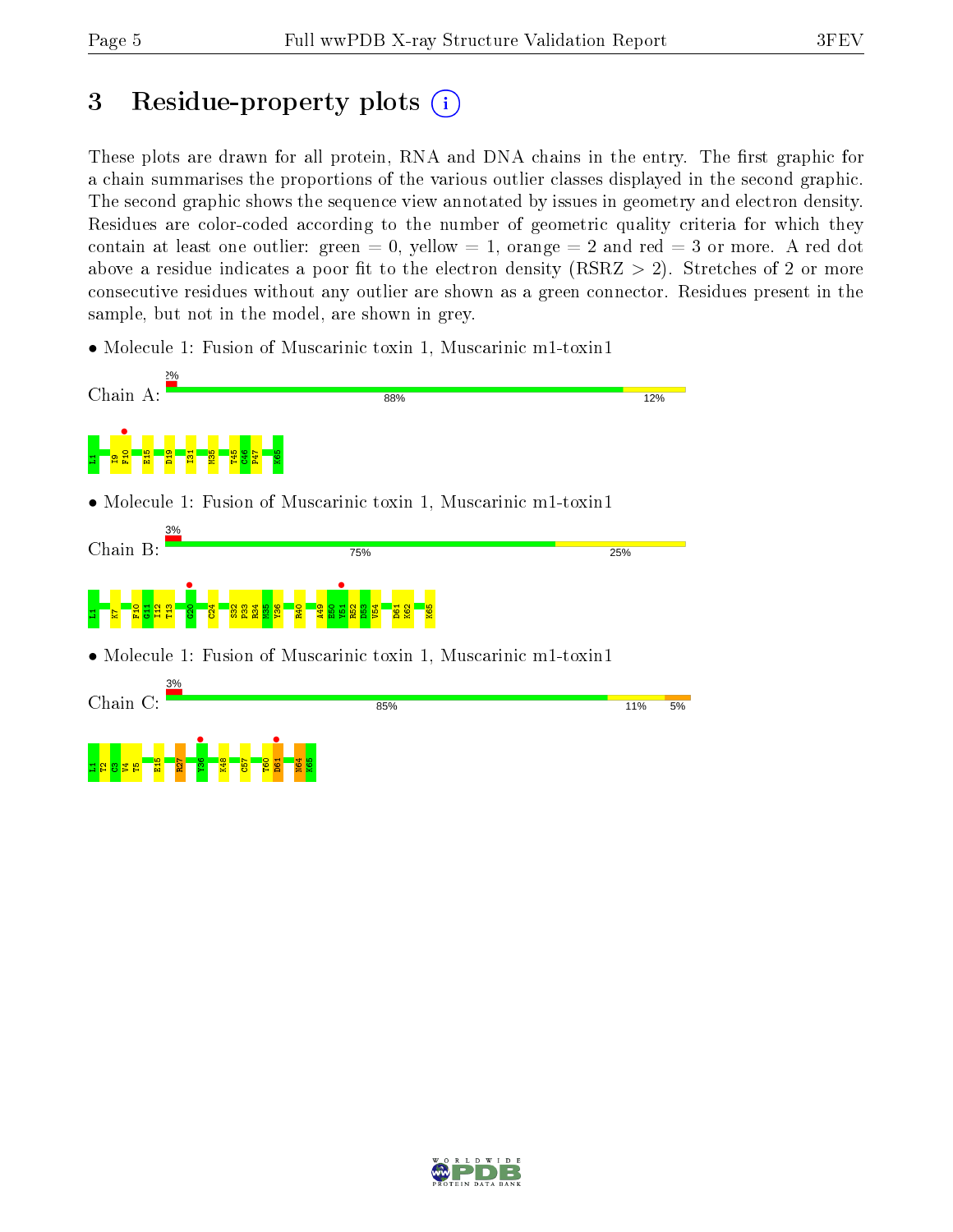## 4 Data and refinement statistics  $(i)$

| Property                                                         | Value                                           | Source     |
|------------------------------------------------------------------|-------------------------------------------------|------------|
| Space group                                                      | P 21 21 21                                      | Depositor  |
| Cell constants                                                   | 71.97 <sub>A</sub><br>27.14Å<br>89.42Å          | Depositor  |
| a, b, c, $\alpha$ , $\beta$ , $\gamma$                           | $90.00^\circ$<br>$90.00^\circ$<br>$90.00^\circ$ |            |
| Resolution $(A)$                                                 | 28.00<br>$-1.30$                                | Depositor  |
|                                                                  | 28.03<br>$-1.30$                                | <b>EDS</b> |
| % Data completeness                                              | $92.5(28.00-1.30)$                              | Depositor  |
| (in resolution range)                                            | $92.5(28.03-1.30)$                              | <b>EDS</b> |
| $R_{merge}$                                                      | 0.15                                            | Depositor  |
| $\mathrm{R}_{sym}$                                               | 0.16                                            | Depositor  |
| $\langle I/\sigma(I) \rangle^{-1}$                               | $2.03$ (at $1.30\text{\AA}$ )                   | Xtriage    |
| Refinement program                                               | REFMAC 5.2.0019                                 | Depositor  |
| $R, R_{free}$                                                    | 0.215<br>0.233<br>$\ddot{\phantom{a}}$          | Depositor  |
|                                                                  | 0.214<br>0.232<br>$\ddot{\phantom{a}}$          | DCC        |
| $R_{free}$ test set                                              | $\overline{2063}$ reflections $(5.01\%)$        | wwPDB-VP   |
| Wilson B-factor $(A^2)$                                          | 13.6                                            | Xtriage    |
| Anisotropy                                                       | 0.061                                           | Xtriage    |
| Bulk solvent $k_{sol}(\text{e}/\text{A}^3), B_{sol}(\text{A}^2)$ | $0.38$ , $80.3$                                 | <b>EDS</b> |
| L-test for $\overline{\text{twinning}}^2$                        | $< L >$ = 0.44, $< L2$ > = 0.27                 | Xtriage    |
| Estimated twinning fraction                                      | $\overline{\text{No}}$ twinning to report.      | Xtriage    |
| $F_o, F_c$ correlation                                           | 0.95                                            | <b>EDS</b> |
| Total number of atoms                                            | 2154                                            | wwPDB-VP   |
| Average B, all atoms $(A^2)$                                     | 18.0                                            | wwPDB-VP   |

Xtriage's analysis on translational NCS is as follows: The largest off-origin peak in the Patterson function is  $6.47\%$  of the height of the origin peak. No significant pseudotranslation is detected.

<sup>&</sup>lt;sup>2</sup>Theoretical values of  $\langle |L| \rangle$ ,  $\langle L^2 \rangle$  for acentric reflections are 0.5, 0.333 respectively for untwinned datasets, and 0.375, 0.2 for perfectly twinned datasets.



<span id="page-5-1"></span><span id="page-5-0"></span><sup>1</sup> Intensities estimated from amplitudes.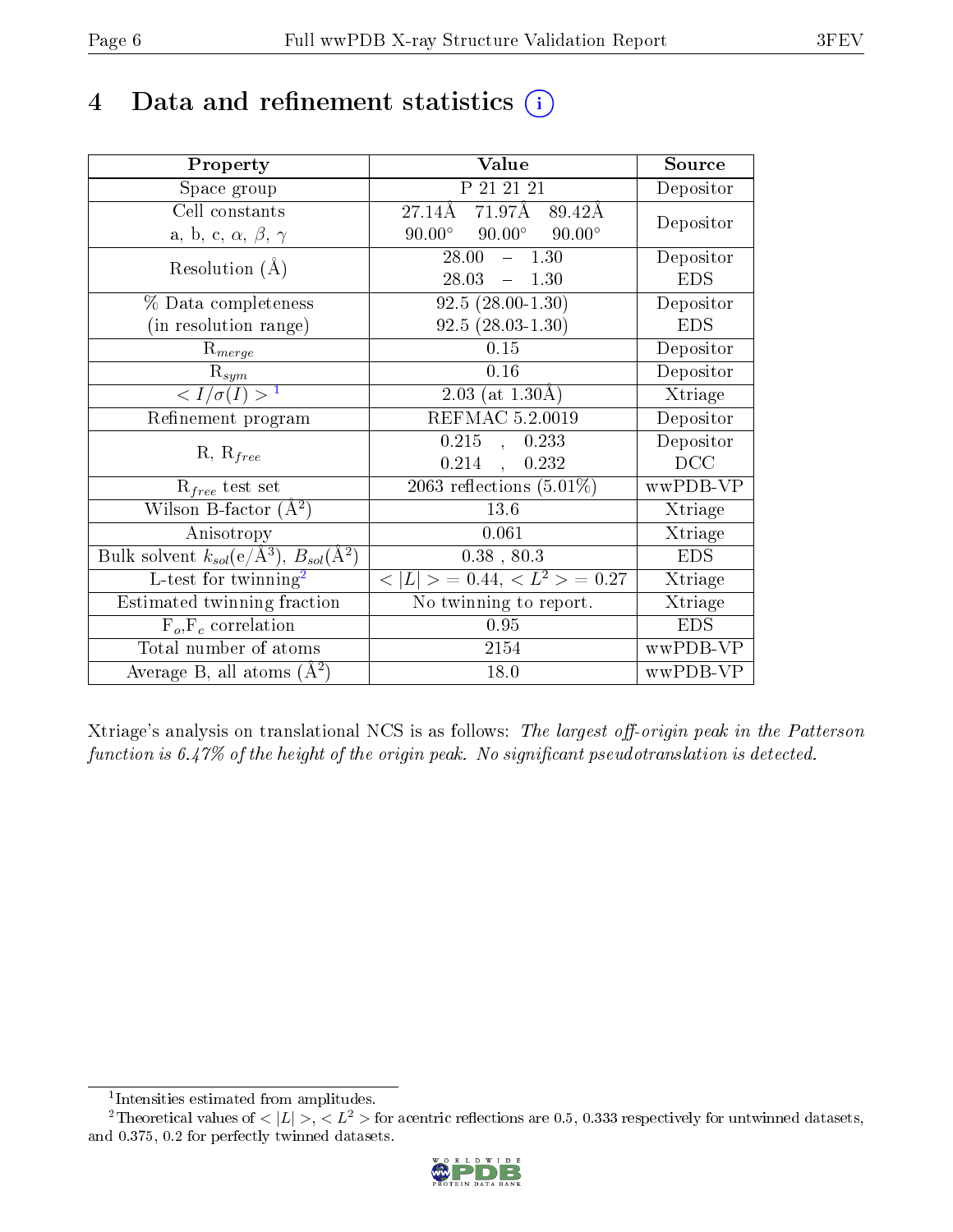## 5 Model quality  $(i)$

## 5.1 Standard geometry  $(i)$

Bond lengths and bond angles in the following residue types are not validated in this section: SO4

The Z score for a bond length (or angle) is the number of standard deviations the observed value is removed from the expected value. A bond length (or angle) with  $|Z| > 5$  is considered an outlier worth inspection. RMSZ is the root-mean-square of all Z scores of the bond lengths (or angles).

| Mol | Chain         |             | Bond lengths | Bond angles |                   |  |
|-----|---------------|-------------|--------------|-------------|-------------------|--|
|     |               | <b>RMSZ</b> | $\ Z\  > 5$  | RMSZ        | # $ Z >5$         |  |
|     |               | 0.69        | 0/520        | 0.75        | 0/700             |  |
|     |               | 0.77        | 0/547        | 0.76        | $1/736$ $(0.1\%)$ |  |
|     | $\mathcal{C}$ | 0.57        | 0/604        | 0.68        | 0/812             |  |
| AП  | All           | 0.68        | 1671         | 0.73        | $\sqrt{2248}$     |  |

There are no bond length outliers.

All (1) bond angle outliers are listed below:

| $\sqrt{\text{Mol}}$ Chain   Res   Type |  | Atoms                          | $\mid$ Observed $({}^o)\mid$ Ideal $({}^o)$ |        |
|----------------------------------------|--|--------------------------------|---------------------------------------------|--------|
|                                        |  | $52$   ARG   NE-CZ-NH1   -5.80 | 117 40                                      | 120.30 |

There are no chirality outliers.

There are no planarity outliers.

### 5.2 Too-close contacts  $\overline{a}$

In the following table, the Non-H and H(model) columns list the number of non-hydrogen atoms and hydrogen atoms in the chain respectively. The H(added) column lists the number of hydrogen atoms added and optimized by MolProbity. The Clashes column lists the number of clashes within the asymmetric unit, whereas Symm-Clashes lists symmetry related clashes.

|  |     | Mol   Chain   Non-H   $H (model)$   $H (added)$ |     | $\vert$ Clashes $\vert$ Symm-Clashes |
|--|-----|-------------------------------------------------|-----|--------------------------------------|
|  | 510 |                                                 | 488 |                                      |
|  | 531 |                                                 | 506 |                                      |
|  | 589 |                                                 | 552 |                                      |
|  |     |                                                 |     |                                      |
|  |     |                                                 |     |                                      |
|  | 164 |                                                 |     |                                      |
|  | 187 |                                                 |     |                                      |

Continued on next page...

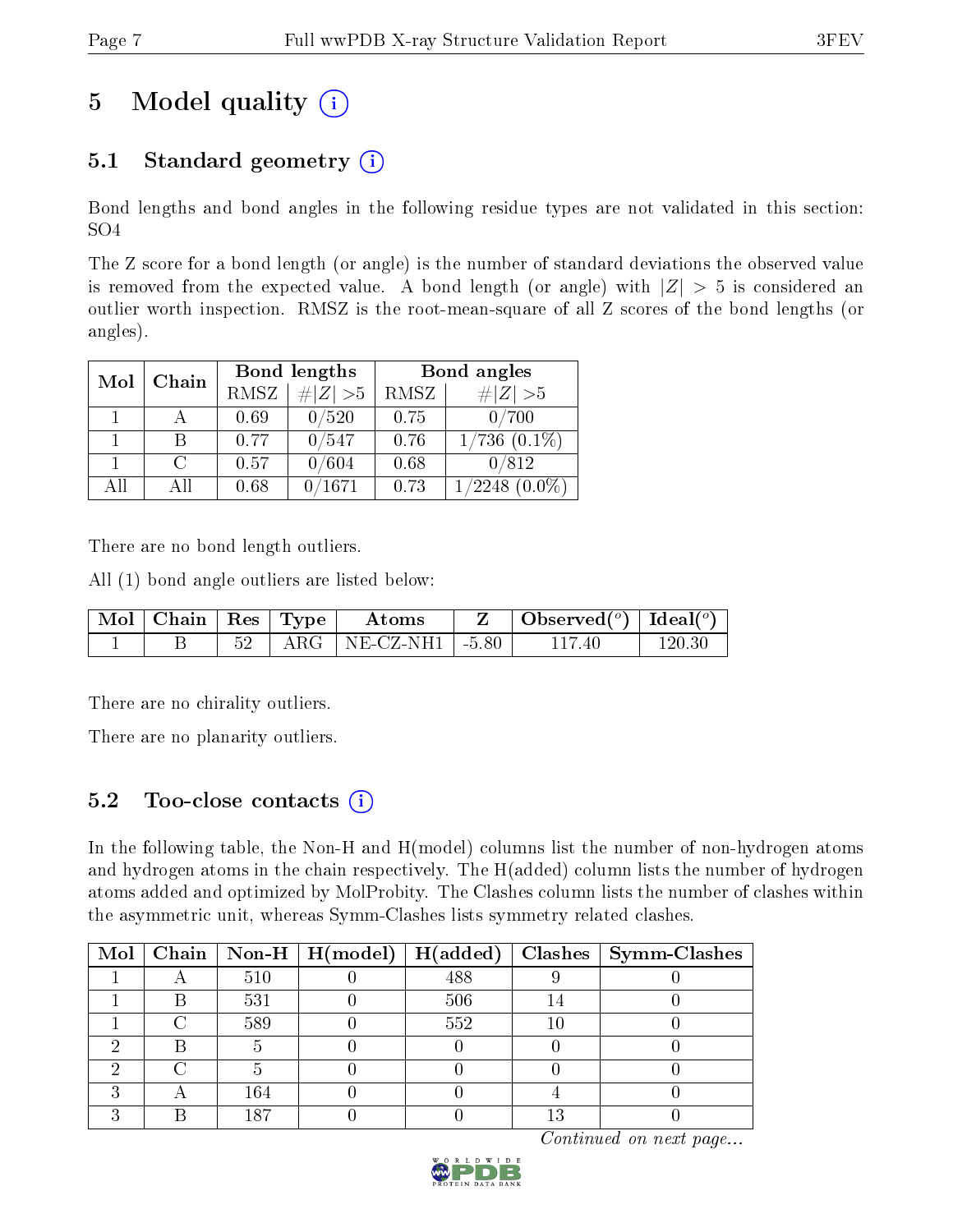Continued from previous page...

| Mol |  |     | Chain   Non-H   H(model)   H(added)   Clashes   Symm-Clashes |
|-----|--|-----|--------------------------------------------------------------|
|     |  |     |                                                              |
|     |  | 54t |                                                              |

The all-atom clashscore is defined as the number of clashes found per 1000 atoms (including hydrogen atoms). The all-atom clashscore for this structure is 10.

All (33) close contacts within the same asymmetric unit are listed below, sorted by their clash magnitude.

| Atom-1             | Atom-2                       | Interatomic       | $\overline{\text{Clash}}$ |  |
|--------------------|------------------------------|-------------------|---------------------------|--|
|                    |                              | distance $(A)$    | overlap $(\AA)$           |  |
| 1: A:31: ILE: HG23 | 3:A:508:HOH:O                | 1.72              | 0.88                      |  |
| 1:B:34:ARG:HD2     | 3:B:497:HOH:O                | 1.74              | 0.85                      |  |
| 1:A:15:GLU:HB2     | 3:A:439:HOH:O                | 1.77              | 0.84                      |  |
| 1:B:7:LYS:HG2      | $1:B:12:ILE:\overline{HG22}$ | 1.60              | 0.83                      |  |
| 1:B:24:CYS:SG      | 3:B:515:HOH:O                | 2.38              | 0.79                      |  |
| 1:C:4:VAL:H        | 1:C:64:ASN:HD21              | 1.30              | 0.79                      |  |
| 1:C:15[B]:GLU:HG2  | 3:C:105:HOH:O                | 1.88              | 0.74                      |  |
| 1:B:61:ASP:HB3     | 3:B:271:HOH:O                | 1.89              | 0.72                      |  |
| 1:A:9:ILE:HD12     | 1:A:10:PHE:N                 | 2.07              | 0.70                      |  |
| 1:C:64:ASN:HD22    | 1:C:64:ASN:H                 | 1.48              | $\overline{0.62}$         |  |
| 1: B:62: LYS:O     | 1:B:65:LYS:HE2               | 2.01              | 0.60                      |  |
| 1:B:7:LYS:CG       | 1:B:12:ILE:HG22              | $\overline{2.35}$ | 0.57                      |  |
| 1:B:54:VAL:HG23    | 3:B:473:HOH:O                | 2.07              | 0.54                      |  |
| 3:B:258:HOH:O      | 1:C:60:THR:HB                | 2.13              | 0.49                      |  |
| 1:C:64:ASN:N       | 1:C:64:ASN:HD22              | 2.11              | 0.49                      |  |
| 1:C:15[B]:GLU:CG   | 3:C:105:HOH:O                | 2.56              | 0.47                      |  |
| 1:B:49:ALA:HB2     | 3:B:440:HOH:O                | 2.16              | 0.46                      |  |
| 1:C:27[B]:ARG:NH1  | 3:C:286:HOH:O                | $\overline{2.49}$ | 0.46                      |  |
| 1:B:7:LYS:HB3      | 3:B:519:HOH:O                | 2.17              | 0.45                      |  |
| 1:C:5:THR:HG21     | 1:C:15[B]:GLU:CD             | 2.36              | 0.45                      |  |
| 1:A:19:ASP:HB2     | 3: A:441:HOH:O               | 2.16              | 0.45                      |  |
| 1:B:36[A]:TYR:HE1  | 3:Bi:473:HOH:O               | 1.97              | $\overline{0.45}$         |  |
| 1:B:61:ASP:HB3     | 3:B:358:HOH:O                | 2.18              | 0.44                      |  |
| 1:B:13:THR:HG21    | 3:B:483:HOH:O                | $2.19\,$          | 0.43                      |  |
| 1:B:10:PHE:HB3     | 3:B:459:HOH:O                | 2.19              | 0.42                      |  |
| 1: A:31: ILE: HG21 | 1: A:35:MET:HE3              | 2.02              | 0.42                      |  |
| 1:C:57:CYS:SG      | 3:C:512:HOH:O                | 2.61              | $\overline{0.42}$         |  |
| 1: A:9: ILE:HG22   | 3:B:371:HOH:O                | 2.19              | 0.42                      |  |
| 1:C:2:THR:HB       | 1:C:61[A]:ASP:OD1            | 2.20              | $\overline{0.42}$         |  |
| 1: A:45:THR:O      | 1:A:47:PRO:HD3               | 2.20              | 0.41                      |  |
| 1: A:9: ILE: HG12  | 3:BT.277:HOH:O               | $\overline{2.20}$ | 0.41                      |  |
| 1: A:35:MET:HE1    | 3:A:385:HOH:O                | $\overline{2.21}$ | 0.40                      |  |

Continued on next page...

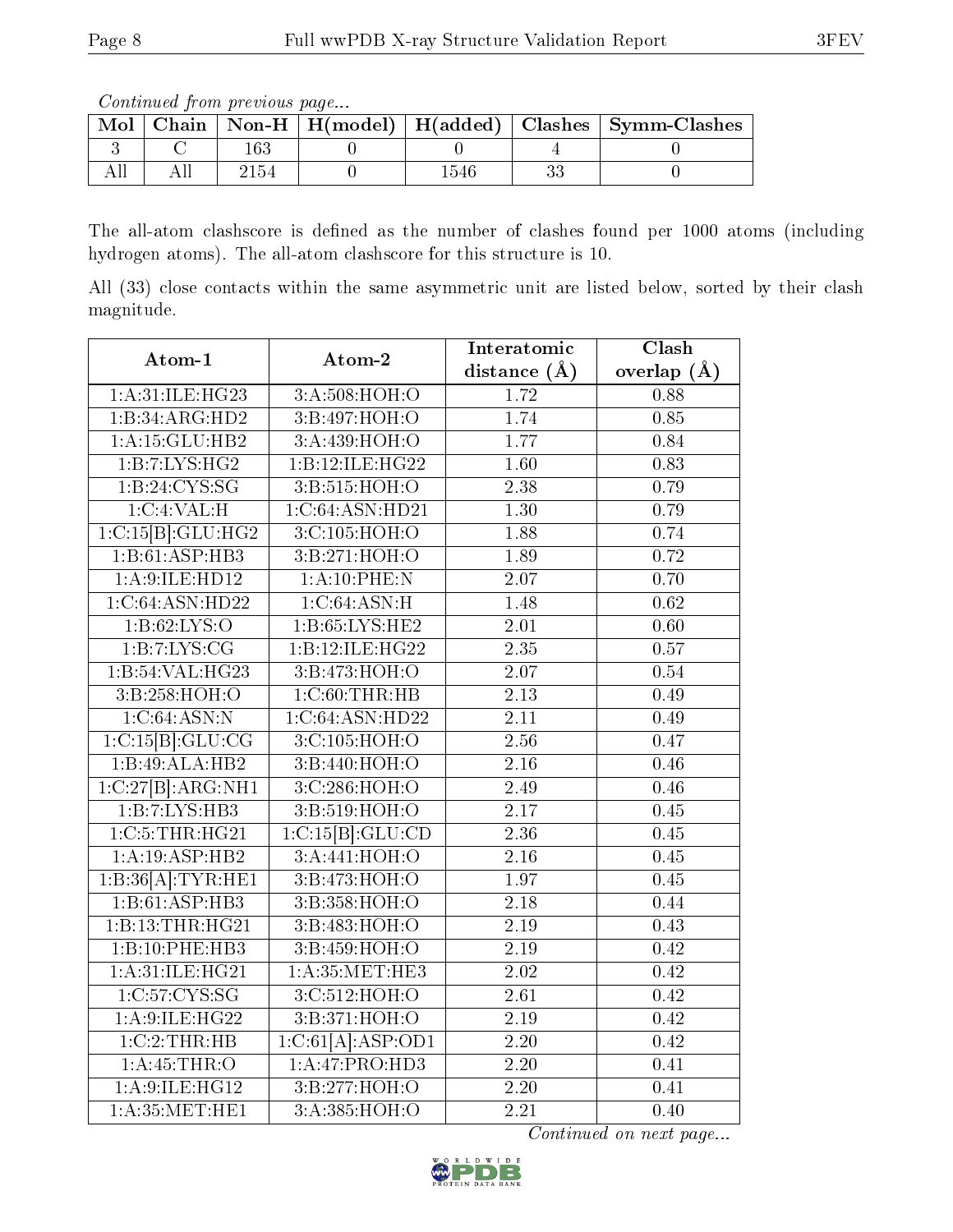Continued from previous page...

| Atom-1                                   | Atom-2        | Interatomic<br>distance $(A)$ | $_{\rm Classh}$<br>overlap (A) |
|------------------------------------------|---------------|-------------------------------|--------------------------------|
| $1 \cdot R \cdot 32 \cdot SFR \cdot HR2$ | 1:B:33:PRO:CD | $2.51\,$                      | 0.40                           |

There are no symmetry-related clashes.

### 5.3 Torsion angles  $(i)$

#### 5.3.1 Protein backbone  $(i)$

In the following table, the Percentiles column shows the percent Ramachandran outliers of the chain as a percentile score with respect to all X-ray entries followed by that with respect to entries of similar resolution.

The Analysed column shows the number of residues for which the backbone conformation was analysed, and the total number of residues.

| Mol | Chain | Analysed          | Favoured   | Allowed  | Outliers | Percentiles |                  |
|-----|-------|-------------------|------------|----------|----------|-------------|------------------|
|     |       | $63/65$ $(97%)$   | 61 $(97%)$ | $2(3\%)$ |          |             | 100              |
|     | B     | $66/65$ $(102\%)$ | 64 (97%)   | $2(3\%)$ |          |             | 100 <sub>h</sub> |
|     | C     | $73/65$ $(112\%)$ | $72(99\%)$ | $1(1\%)$ |          |             | 100              |
| All | All   | $202/195(104\%)$  | 197 (98%)  | $5(2\%)$ |          |             |                  |

There are no Ramachandran outliers to report.

#### 5.3.2 Protein sidechains  $(i)$

In the following table, the Percentiles column shows the percent sidechain outliers of the chain as a percentile score with respect to all X-ray entries followed by that with respect to entries of similar resolution.

The Analysed column shows the number of residues for which the sidechain conformation was analysed, and the total number of residues.

| Mol | Chain         | Analysed          | Rotameric<br><b>Outliers</b> |           | Percentiles  |     |  |
|-----|---------------|-------------------|------------------------------|-----------|--------------|-----|--|
|     | $\mathbf{A}$  | $58/58$ (100\%)   | 58 (100\%)                   |           | $\sqrt{100}$ | 100 |  |
|     | B             | $61/58$ $(105\%)$ | 60 $(98\%)$                  | $1(2\%)$  | 62           | 28  |  |
|     | $\mathcal{C}$ | $68/58$ $(117%)$  | 61 $(90\%)$                  | $7(10\%)$ |              |     |  |
| All | All           | $187/174$ (108\%) | 179 (96%)                    | $8(4\%)$  |              | 2   |  |

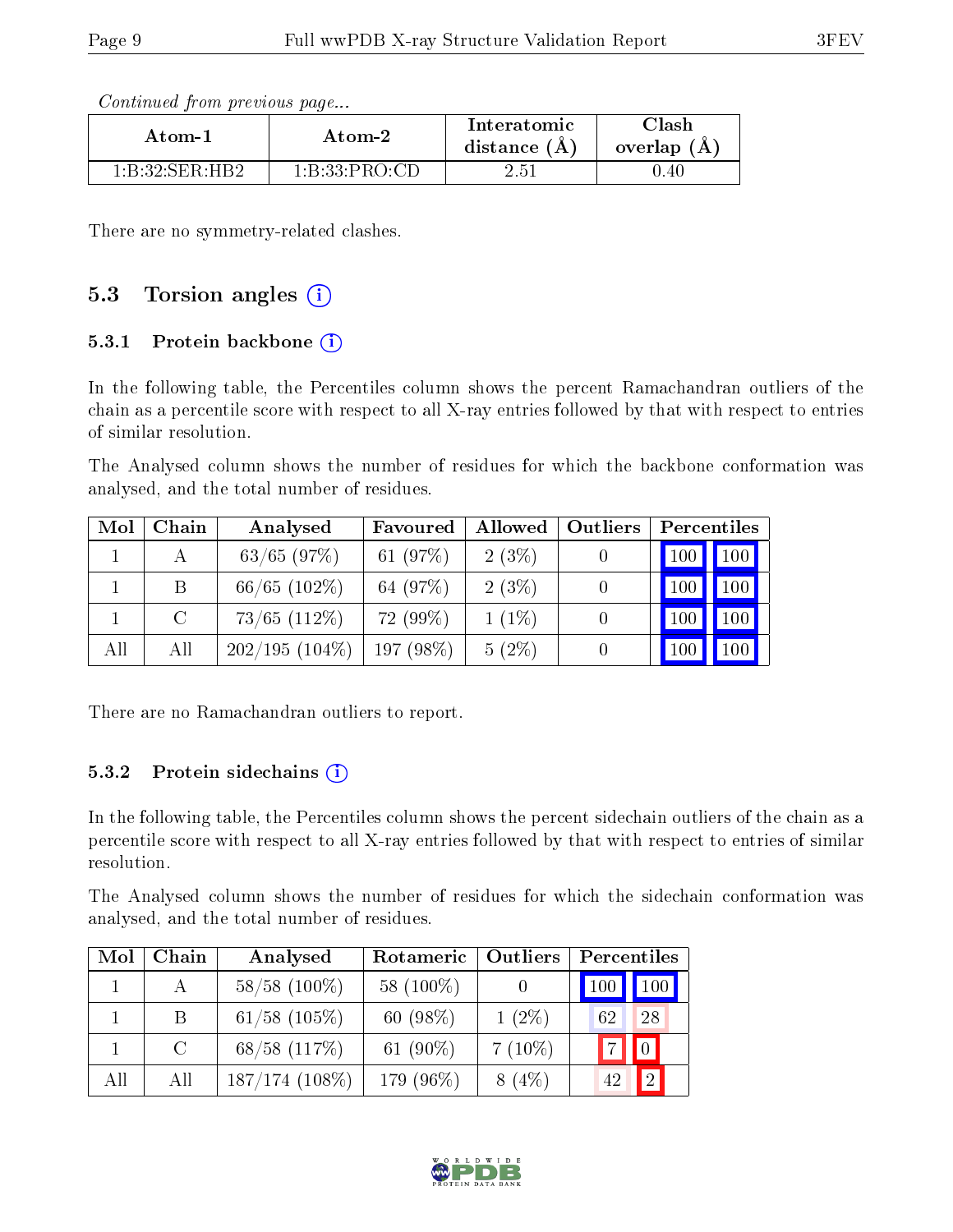| Mol          | Chain | Res      | <b>Type</b>             |
|--------------|-------|----------|-------------------------|
|              |       | 40       | $\overline{\text{ARG}}$ |
|              | C     | 27[A]    | $\rm{ARG}$              |
| $\mathbf{1}$ | С     | 27[B]    | <b>ARG</b>              |
| 1            | C     | 48       | <b>LYS</b>              |
|              | С     | 61[A]    | <b>ASP</b>              |
|              | С     | 61 B     | <b>ASP</b>              |
|              | С     | $61$ [C] | $\overline{\text{ASP}}$ |
|              | ſ .   |          | <b>ASN</b>              |

All (8) residues with a non-rotameric sidechain are listed below:

Some sidechains can be flipped to improve hydrogen bonding and reduce clashes. All (3) such sidechains are listed below:

| Mol | Chain | $\operatorname{Res}% \left( \mathcal{N}\right) \equiv\operatorname{Res}(\mathcal{N}_{0})\left( \mathcal{N}_{0}\right) ^{2}$ | Type |
|-----|-------|-----------------------------------------------------------------------------------------------------------------------------|------|
|     |       | 16                                                                                                                          |      |
|     |       | $56\,$                                                                                                                      |      |
|     |       |                                                                                                                             |      |

#### 5.3.3 RNA  $(i)$

There are no RNA molecules in this entry.

#### 5.4 Non-standard residues in protein, DNA, RNA chains  $(i)$

There are no non-standard protein/DNA/RNA residues in this entry.

### 5.5 Carbohydrates  $(i)$

There are no carbohydrates in this entry.

#### 5.6 Ligand geometry  $(i)$

2 ligands are modelled in this entry.

In the following table, the Counts columns list the number of bonds (or angles) for which Mogul statistics could be retrieved, the number of bonds (or angles) that are observed in the model and the number of bonds (or angles) that are defined in the Chemical Component Dictionary. The Link column lists molecule types, if any, to which the group is linked. The Z score for a bond length (or angle) is the number of standard deviations the observed value is removed from the expected value. A bond length (or angle) with  $|Z| > 2$  is considered an outlier worth inspection. RMSZ is the root-mean-square of all Z scores of the bond lengths (or angles).

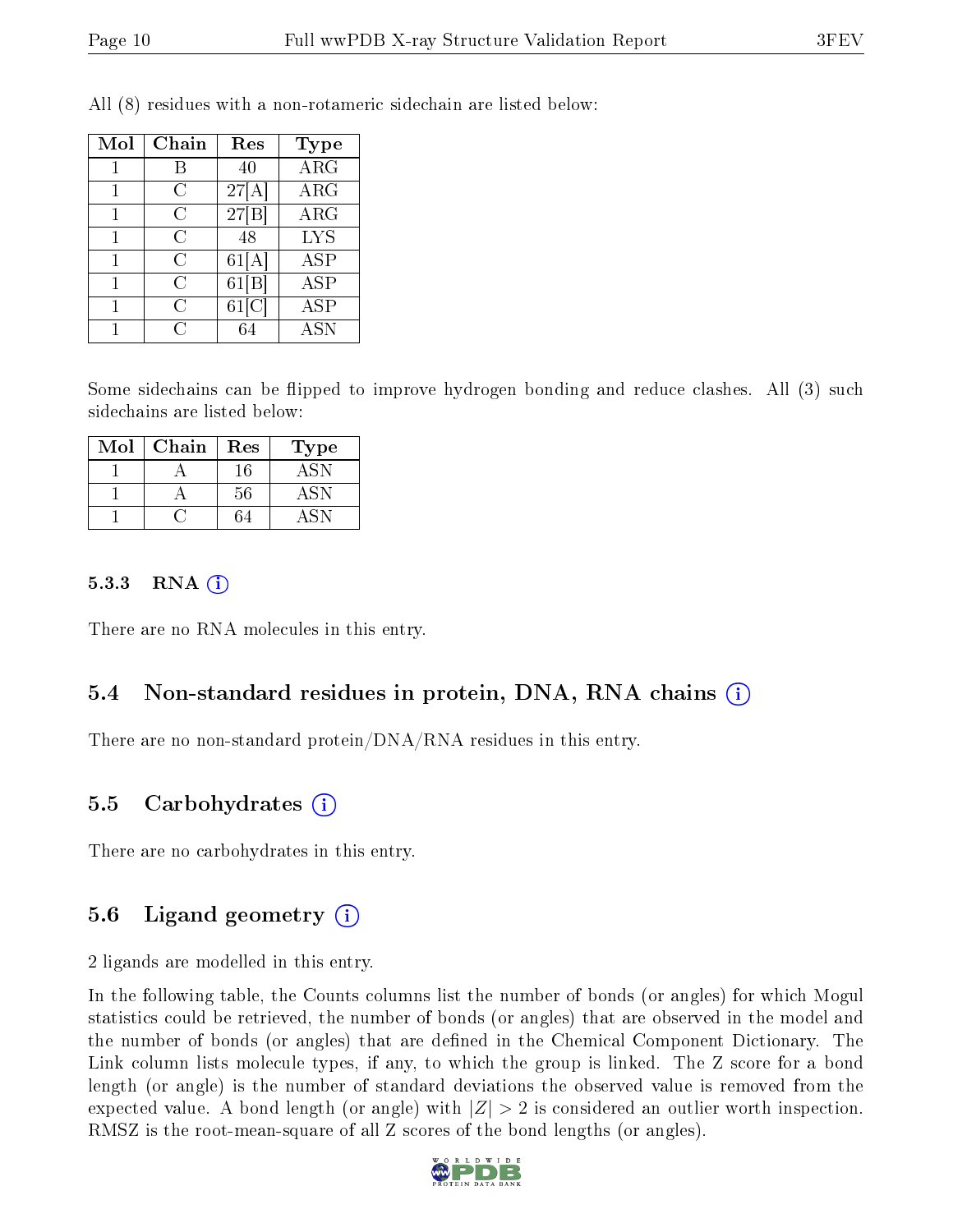| Mol |     | $\mid$ Type   Chain  <br>$\mid$ Res |     |                          |          |      | $\mathop{\rm Link}\nolimits$ |        | Bond lengths |     |  | Bond angles |  |
|-----|-----|-------------------------------------|-----|--------------------------|----------|------|------------------------------|--------|--------------|-----|--|-------------|--|
|     |     |                                     |     |                          | Counts - | RMSZ | # $ Z  > 2$                  | Counts | RMSZ         | H Z |  |             |  |
|     | SO4 | Β                                   | 201 | $\sim$                   | 4.4.4    |      |                              | 6,6,6  | 0.26         |     |  |             |  |
|     | SO4 |                                     | 202 | $\overline{\phantom{a}}$ | 4.4.4    | 0.16 |                              | 6.6.6  | 0.23         |     |  |             |  |

There are no bond length outliers.

There are no bond angle outliers.

There are no chirality outliers.

There are no torsion outliers.

There are no ring outliers.

No monomer is involved in short contacts.

### 5.7 [O](https://www.wwpdb.org/validation/2017/XrayValidationReportHelp#nonstandard_residues_and_ligands)ther polymers (i)

There are no such residues in this entry.

### 5.8 Polymer linkage issues (i)

There are no chain breaks in this entry.

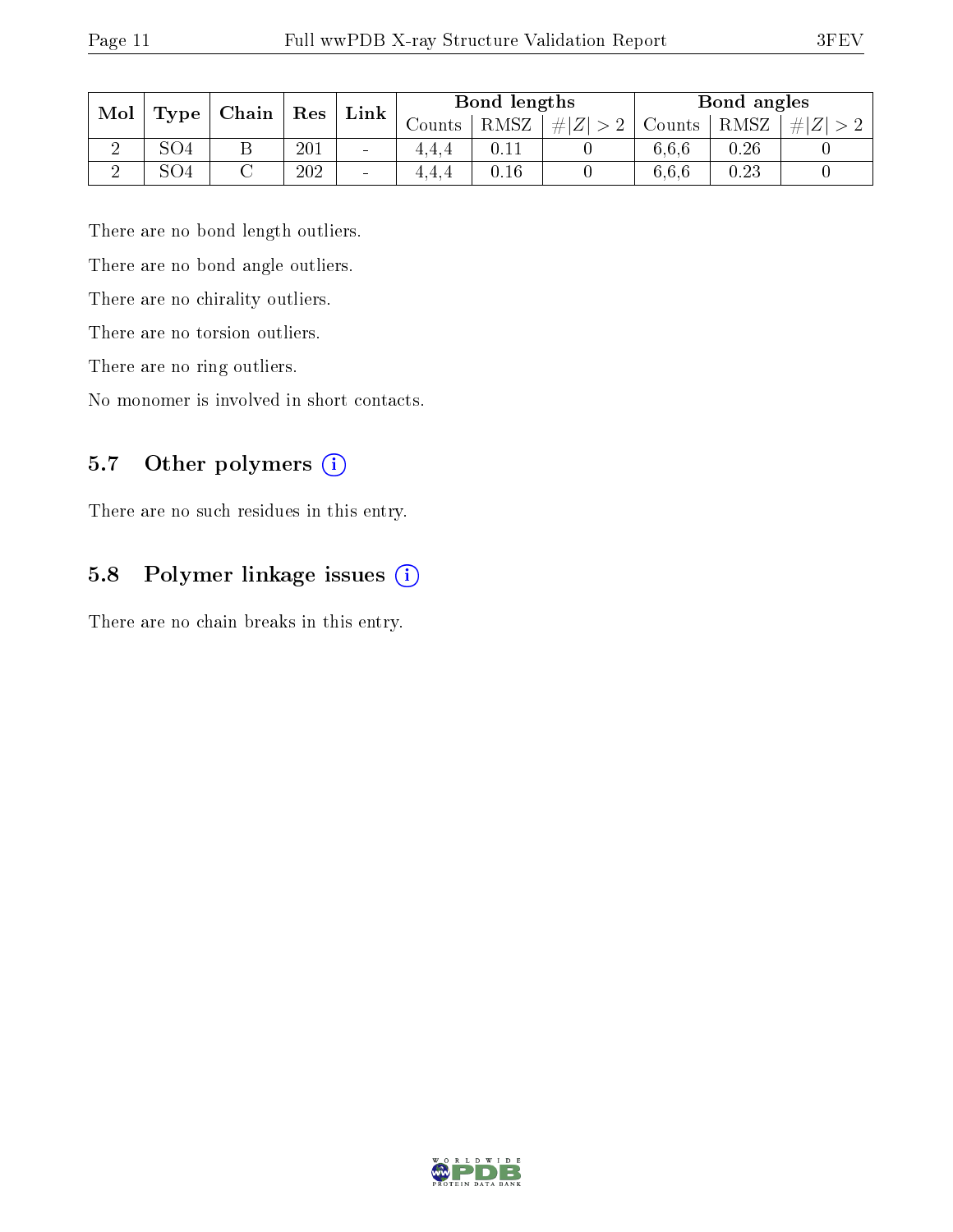## 6 Fit of model and data  $\left( \cdot \right)$

## 6.1 Protein, DNA and RNA chains (i)

In the following table, the column labelled  $#RSRZ>2'$  contains the number (and percentage) of RSRZ outliers, followed by percent RSRZ outliers for the chain as percentile scores relative to all X-ray entries and entries of similar resolution. The OWAB column contains the minimum, median,  $95<sup>th</sup>$  percentile and maximum values of the occupancy-weighted average B-factor per residue. The column labelled  $Q< 0.9$  lists the number of (and percentage) of residues with an average occupancy less than 0.9.

| Mol | Chain | Analysed          | ${ <\hspace{-1.5pt}{\mathrm{RSRZ}} \hspace{-1.5pt}>}$ | $\#\text{RSRZ}{>}2$  | $OWAB(A^2)$   | $\rm Q\textcolor{black}{<}0.9$ |
|-----|-------|-------------------|-------------------------------------------------------|----------------------|---------------|--------------------------------|
|     |       | $65/65$ (100\%)   | 0.30                                                  | $1(1\%)$ 73 75       | 8, 12, 18, 19 | $2(3\%)$                       |
|     |       | $65/65$ $(100\%)$ | 0.56                                                  | $2(3\%)$<br>49<br>46 | 8, 13, 21, 24 |                                |
|     |       | $65/65$ $(100\%)$ | 0.33                                                  | $2(3\%)$<br>49<br>46 | 8, 12, 16, 21 |                                |
| All | All   | $195/195(100\%)$  | 0.40                                                  | $5(2\%)$<br>56<br>54 | 8, 12, 19, 24 | $2(1\%)$                       |

All (5) RSRZ outliers are listed below:

| Mol | Chain | Res    | <b>Type</b> | <b>RSRZ</b> |
|-----|-------|--------|-------------|-------------|
|     |       | 36     | TYR.        | 4.9         |
|     |       | 51     | <b>TYR</b>  | 4.8         |
|     |       | $10\,$ | PHE         | 2.6         |
|     |       | 20     | <b>GLY</b>  | 2.4         |
|     |       |        | ASP         | 2.0         |

### 6.2 Non-standard residues in protein, DNA, RNA chains  $(i)$

There are no non-standard protein/DNA/RNA residues in this entry.

### 6.3 Carbohydrates (i)

There are no carbohydrates in this entry.

### 6.4 Ligands  $(i)$

In the following table, the Atoms column lists the number of modelled atoms in the group and the number defined in the chemical component dictionary. The B-factors column lists the minimum, median,  $95<sup>th</sup>$  percentile and maximum values of B factors of atoms in the group. The column labelled  $Q< 0.9$  lists the number of atoms with occupancy less than 0.9.